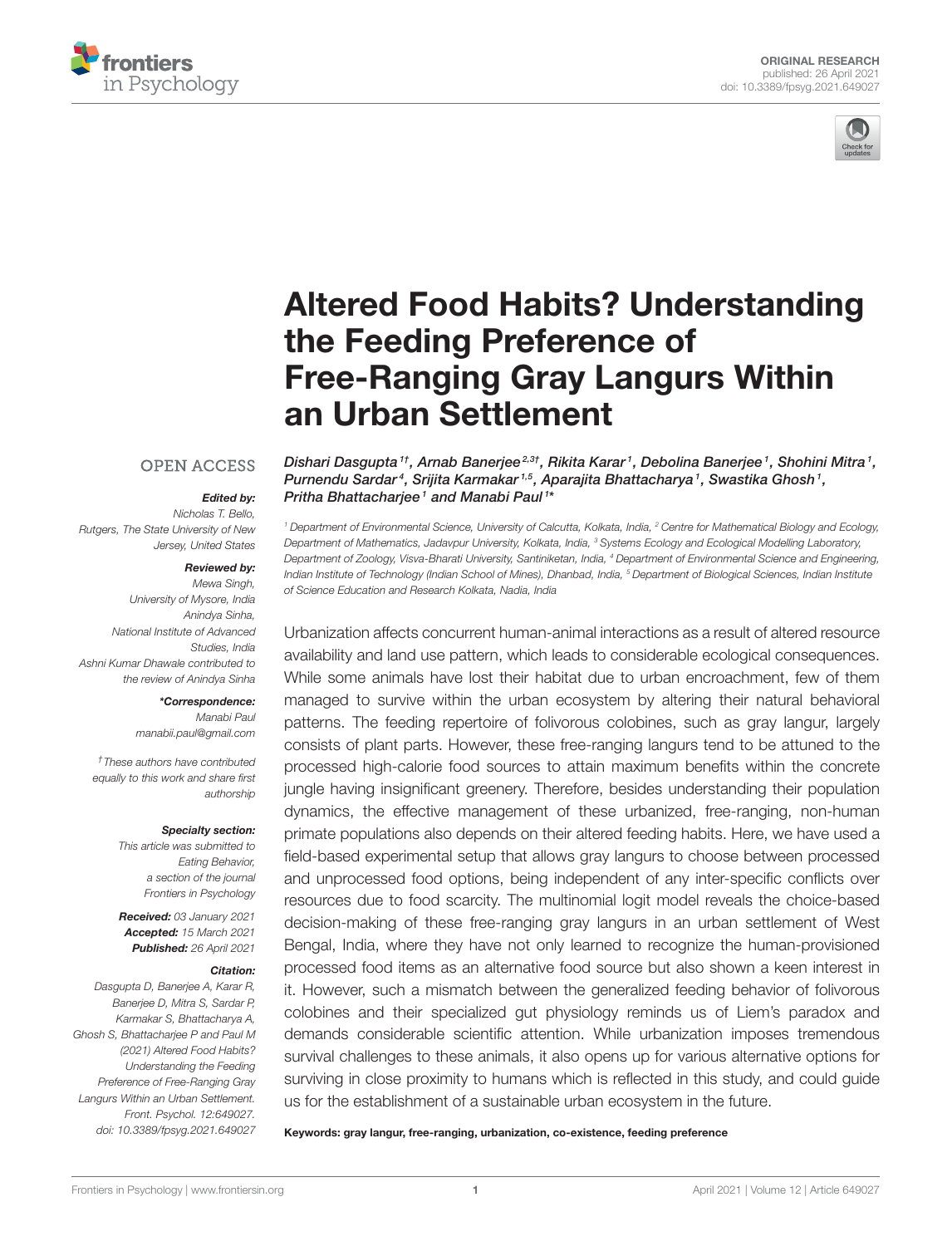# INTRODUCTION

The global urban human population is set to reach the 5 billion mark by 2028 (ONU, 2018), facilitating urban sprawling and subsequently contributing to natural habitat loss worldwide at an unprecedented rate. This is expected to affect a large number of animals whose habitat ranges overlap with urban areas (Mcdonald et al., 2008; He et al., 2014; Martinuzzi et al., 2015; Murray and St. Clair, 2015). Habitat fragmentation and encroachment due to such urban expansion, which is often irreversible, has forced many homeless animals to live in close proximity to humans (Bateman and Fleming, 2012), giving rise to frequent human-animal conflict (Messmer, 2000; Omondi, 2004; Woodroffe et al., 2005; Devi and Saikia, 2008). At the same time, some of these animals have also shown considerable behavioral adaptations like altered nesting or denning habits, vocalization, migratory activities, mating and breeding patterns, feeding behavior (Kettlewell, 1961; Able and Belthoff, 1998; Estes and Mannan, 2003; Slabbekoorn and Peet, 2003; Swedell et al., 2011; Lowry et al., 2013) together with life history modification to survive amidst anthropogenic stress. Such anthropogenic stress often creates unpredictable selection pressure on these urban animals, leading to a sharp decline in species richness and composition within an urban ecosystem (Vitousek et al., 1997; Kumara and Singh, 2004; Singh and Raghunatha Rao, 2004; Fuentes, 2012; Kale et al., 2012; Paul et al., 2016; Erinjery et al., 2017). However, despite significant loss of biodiversity, urban expansion offers various high-calorie resource options to the generalist species who have higher dietary as well as foraging plasticity, and therefore, can adjust more readily to the altered habitat in contrast to the specialists (Vázquez and Simberloff, 2002; Fisher and Owens, 2004). Moreover, such anthropogenic food sources remain available throughout the year, thus providing a risky yet reliable and easily accessible resource option which is thought to be one of the major driving forces behind human-animal co-existence within urban settlements (Bateman and Fleming, 2012; Lowry et al., 2013; Widdows et al., 2015; Thabethe and Downs, 2018). In some cases, urban-dwelling free-ranging animals have been shown to acquire a preference toward anthropogenic food items to minimize their foraging activities, so that could invest more energy and time in nurturing social relationships which is essential to attain better fitness benefits (Saj et al., 1999; Hoffman and O'Riain, 2012; Sha and Hanya, 2013; Bryson-Morrison et al., 2016, 2017; Thatcher et al., 2019).

India has more than 400 mammalian species, of which 17 are non-human primates with different conservation status (Molur et al., 2003; Karanth et al., 2010; Kumara et al., 2010) who have ecological as well as socio-cultural importance. Three of these non-human primate species i.e., Rhesus macaques (Macaca mulatta), bonnet macaques (Macaca radiata) and gray langurs (Semnopithecus entellus) are frequently found in Indian cities, market places, temples, roadside settlements, etc., where they are often provisioned with human offered food items and space, worshiped and protected by Hindus (Sharma et al., 2011). Their wide distribution range and various feeding habits reflect their generalistic nature where they use a handful of novel strategies such as "coo-calls," begging gestures, car raiding, etc. to acquire the available food items directly from humans (Sinha, 2005; Arbib et al., 2008; Sha et al., 2009; Deshpande et al., 2018). However, such close human-animal interaction is often lethal, affecting their chances of survival within urban ecosystems (Grinder and Krausman, 2001; Vijayan and Pati, 2002; Gosselink et al., 2007; Paul et al., 2016). Furthermore, these high-calorie processed food items could have a substantial effect on the physiology of these animals underlying their behavioral patterns, thereby reshaping intra and inter-specific group dynamics in contrast to their natural counterparts (Orams, 2002; Higginbottom and Scott, 2008; Trave et al., 2017). In this scenario, it is imperative to understand how the oppression of urban expansion has thinned down the natural resources and influenced the lives of these animals, leading to urban-adaptation in these species.

While several studies have been carried out on the naturally omnivorous macaques (Oppenheimer, 1977; Goldstein and Richard, 1989; Laska, 2001; Ganguly and Chauhan, 2018), to understand their opportunistic feeding behavior to co-exist with human settlements, there has been no study yet to quantify and compare the dietary preference of folivorous gray langurs in urban areas. Due to their deity value, this species is endowed with ample human provisioning. However, their specialized tripartite stomach structure largely aids in the digestion of a leafy diet (Bauchop and Martucci, 1968; Caton, 1999). Moreover, unlike the terrestrial macaques, the arboreal nature of gray langurs (Khanal et al., 2018) is also barring them from availing enough human provisioning which could supplement their cellulosebased diet. Therefore, it seems to be all the more difficult for these large-bodied colobines to obtain sufficient resources that could be invested in maintaining reproductive fitness within an ecosystem where their natural food options are either unavailable or scarce to support their energy demand.

Gray langurs (Semnopithecus entellus), commonly called Hanuman langurs have colonized various parts of the Indian subcontinent, ranging from the desert to forest fringes, and have lived with a diversified resource structure and human interference (Oppenheimer, 1977; Ashalakshmi et al., 2014; Chetan et al., 2014). In comparison to the other species of langur, social organization of the gray langur is highly flexible (Newton, 1988; Caton, 1999; Sterck, 1999; Rajpurohit et al., 2006) and is often modified by the male-male competition followed by infanticides (Hrdy, 1974; Broom et al., 2004; Sharma et al., 2010). Besides unimale-bisexual troops, all-male bands are also common in these gray langurs (Rajpurohit et al., 2003). Even though they exploit a wide range of plant species including various plant parts, only a fraction of these so-called "Least Concern species" (IUCN 2003) can reach their reproductive age, which is again expected to reduce due to the adverse effect of urban encroachment (Kumara et al., 2020). On the contrary, such urban settlements provide easy access to various anthropogenic low-fiber food sources which are mostly processed yet offer high-calorie to these ruminant folivores (Sayers, 2013). Few articles have reported human-langur cooperation through the food provisioning in Indian cities and towns, portraying them as ecological generalists in terms of habitat and diet. This mismatch in their expected and observed diet has made them one of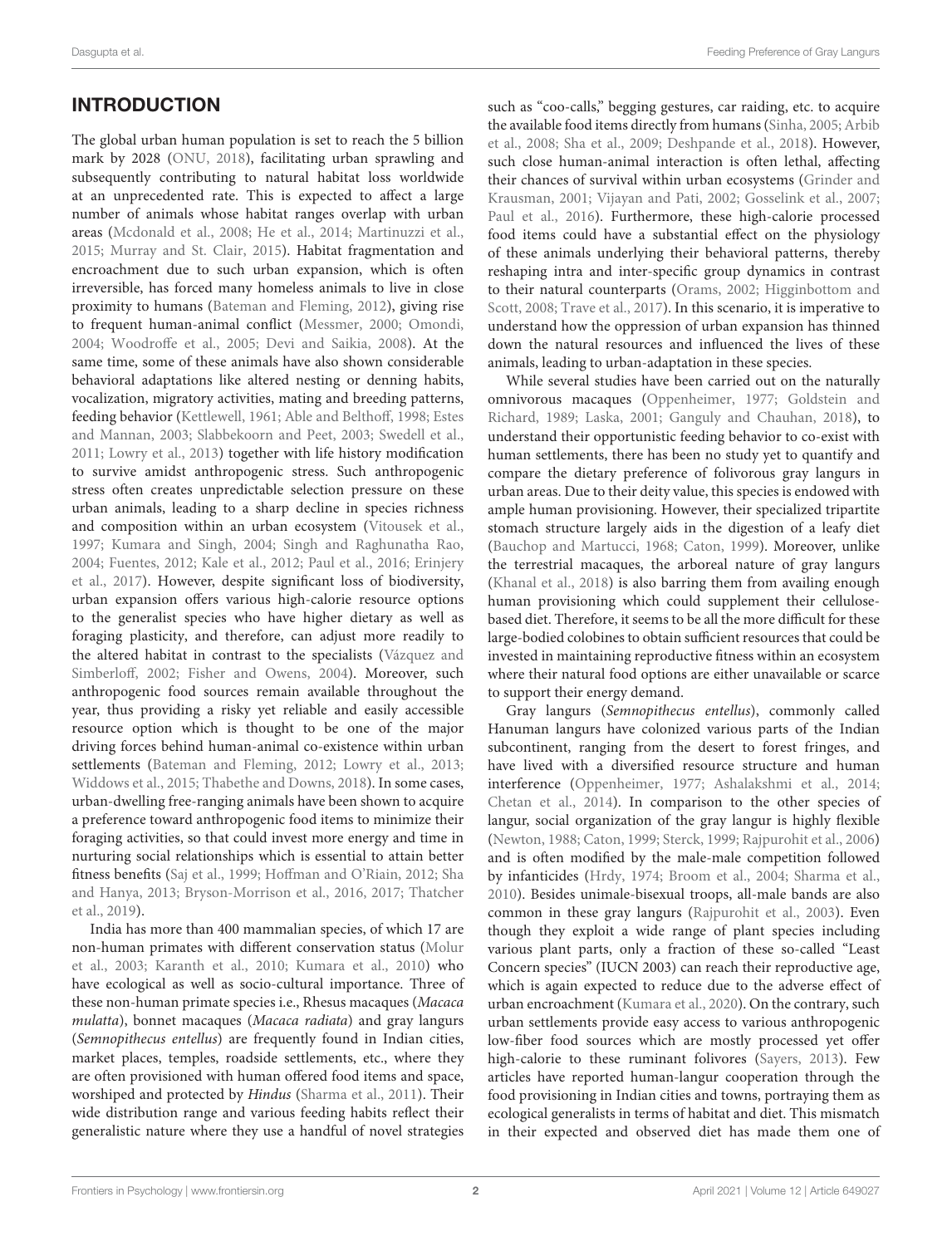the prime examples of Liem's paradox which refers to the odd pairing of specialized anatomical features with a generalistic diet (Liem, 1980; Binning et al., 2009). However, it was later argued that such "asymmetry allows optimally foraging consumers to evolve phenotypic specializations on non-preferred resources without compromising their ability to use preferred resources" (Robinson and Wilson, 1998). Hence, the development of alternate feeding patterns in these urbanized free-ranging gray langurs demands considerable scientific attention which could provide important insights into their eco-ethological adaptation for better management and policy-making to develop a sustainable urban ecosystem. Several studies have manifested "food-resources" as one of the major contributing factors that limit group size and composition of primates (Chapman, 1990). The Van Schaik model posits that in folivorous non-human primates, the intra-group scramble feeding-competition leads to differential reproductive success which has an immense role in establishing the hierarchical relationship within the group (Van Schaik, 1989; Borries, 1993). Therefore, the feeding behavior of the gray langurs can provide interesting insights into the social dynamics, as well as the urban adaptation of the species. In this article, we have focused on the feeding preference of group-living, free-ranging gray langurs in the urban areas of West Bengal, India, which unraveled their behavioral plasticity to utilize anthropogenic habitats.

# METHODS

### Study Area and Study Animals

Free-ranging gray langur groups were identified through regular census between September 2018 and December 2018 in various parts of West Bengal, India, of which three distinct langur groups [one in Dakshineswar (22.6573◦N, 88.3624◦E), one in Nangi (22.4973◦N, 88.2214◦E), and one in Sarenga, Nalpur (22.5307◦N, 88.1840°E)] were selected for long-term observations, considering the various level of human interferences received by the gray langurs (**Supplementary Data D1, D2**).

# Ad libitum Study

Observers visited the areas at random times during the day and walked on all roads, by-lanes, and fields covered with vegetation of the above three selected urban settlements. Whenever a group of gray langurs was sighted, it was observed by using ad libitum for a minimum of 15 min to a maximum of 1 h, during which the observer recorded its location, group size, and behaviors (later categorized as either solitary or paired interactions; paired interactions were further subdivided into intra- and interspecific interactions). These behavioral interactions were used to prepare an ethogram which was used for long-term observations. We used physical and behavioral characteristics such as fur color, body size, locomotion, feeding, and sexual behavior to discriminate various life stages (Infant- dark fur color and fully dependent on adults for their movement and feeding; Juvenilelight fur color similar to adults but smaller in size and partially dependent on adults for their movement and feeding; sub adultfully independent of adults but yet to attain sexual maturity, body size is typically in between that of juveniles and adults; adultfully grown, independent individual who is sexually mature) of free-ranging gray langurs. Their ranges were accurately recorded during observation by using GPS- eTrex30, Garmin.

### Food-Census

We recorded the food habits of these three gray langur groups between September 2018 and December 2018 through regular census. Whenever any feeding behavior was observed, the observer recorded the details of food types (food-census), and source of the food item (whether foraged from roadside tree patches, raided or stolen from the agricultural field, household garden, or vegetable market, being provisioned by humans, etc.). We categorized these feeding behaviors into "solitary" (when a gray langur independently fed on some food item) and "interactive" (which involved interactions with other group members or humans). For interactive feeding behaviors, we recorded the identity of the "initiator" and "recipient." "Initiator" represents the individual (gray langur or human) who initiates a behavior (stealing or provisioning) that facilitates gray langurs to acquire a food item, whereas "recipient" is the individual who received the behavior (human and gray langur are recipients for food stealing and food provisioning behaviors, respectively). The feeding repertoire of these gray langurs consisted of either unprocessed (various plant parts such as raw vegetables, fruits, tree leaves, flowers, etc.) or processed food items (factorymade such as bread, biscuit, peanut, chips, puffed rice, cake, etc.), which are associated with human presence and involve some degree of human interference within an urban ecosystem (**Supplementary Data D3a,b**).

# Food-Choice Test

We carried out a choice-based experiment between January and March for two consecutive years 2019 and 2020 to find the feeding preferences of free-ranging gray langurs at Dakshineswar where they received human interference, including food offerings (Unpublished data) and depended mostly on "processed foods," unlike the gray langurs of Nalpur and Nangi where they relied on plant parts such as vegetables, fruits, leaves, flowers (**Figure 1**). We recorded maximum human provisioning at Dakhineswar between January and March when gray langurs receive both processed and unprocessed food items from the pilgrims (Unpublished data). Therefore, we used this context to explore the feeding preference of free-ranging gray langurs in presence of various human interferences (Bhattacharjee et al., 2020). Here, we conduct the choice-based experiment where we offered a food tray of cardboard, with four types of food items, each of them having a comparable quantity and size (**Supplementary Data D4**), between 0600 and 1800 h. We used cauliflower and brinjal as "unprocessed food" items, whereas bread and peanuts as "processed food" items. All of these offered food items were fresh and suitable for human consumption. These were presented on the food tray in random order to avoid any "side-bias." Since peanuts were seen to be one of the most frequently eaten processed food items, we used it for the choicebased experiment and offered it in a small paper bag (which is usually used by people to offer peanuts to gray langurs during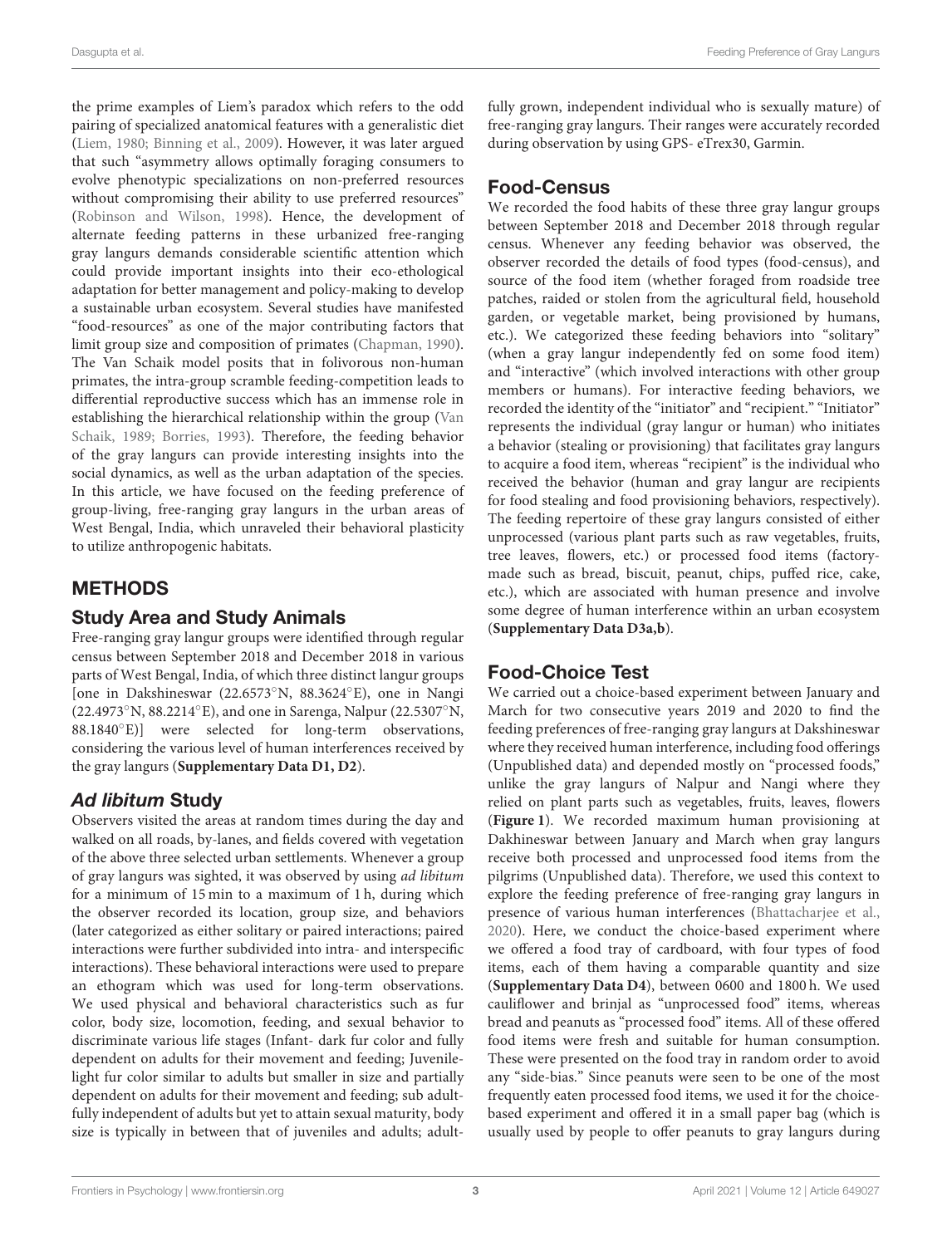

provisioning), making its quantity visually similar to the other food items.

# Conducting Experiment at Various Zones of Dakshineswar

Based on the food-census data, we sub-divided the study area, Dakshineswar, into three distinct zones representing various feeding options available to gray langurs (**Supplementary Data D5**). The experimenter conducted experiments at various zones of Dakshineswar and presented the food tray at a spot where most of the group members could have equal access to the food tray. Since multiple gray langurs visited the food tray during each trial, we considered food items to be our focal object for the analysis instead of gray langurs. The experimenter either waited until the food tray was empty or waited for 10 min if the food tray remained unattended or partially attended by the gray langurs, before closing the session. Once started, the experiment remained undisturbed i.e., no human interference was allowed and the entire experiment was video-recorded. In order to avoid any bias, which could influence subsequent trials, the videos were decoded only in April 2020, after the completion of all experiments. We conducted a total of 83 trials in the field set-up of which 74 trials (where the food trays were attended by the gray langurs without having any human interference) were considered for the final analysis (**Supplementary Data D6**). Since the movement of free-ranging gray langurs is independent of human supervision, they forage in a group and every group member has easy access to the human-provisioned food items, we did not interfere if more than one gray langur explored the food tray and interact between themselves during food acquisition.

# Scoring Method

For each experiment, we recorded the time points (in seconds) when a food item was attempted to be received by the gray langurs for the first time during a trial i.e., first attempt

received by a food item (FA), chosen to be eaten (FC), latency between FA and FC (in seconds) (delay), number of rejection received by a food item (RJ), and the presence or absence of aggression shown by the gray langurs to possess a food item (AG) (**Supplementary Data D7**). A food item was considered to be rejected if it was not chosen to be eaten followed by FA. One food item could receive multiple RJ between FA and FC (**Supplementary Data D7**). Then we scored each of the four food items for FA, FC, RJ, AG, and "delay" to check the sequence of food items being picked up and consumed by the free-ranging gray langurs separately for each trial and used these data to reflect the feeding preference of gray langurs (**Supplementary Data D7**). Since the food tray had four food items, each of them had five scoring options for FA and FC. The food that was attempted to be taken first received a score of five and the last (fourth) one was given a score of two. If a food item remained unattempted, it received a score of one. Similar scoring was done for FC, where the food scored "one" if it was not chosen to be eaten and "five" for being eaten first. RJ was scored on a scale of a maximum of eight to a minimum of "zero," where food items scored "zero" if they were not rejected at all, and scored "eight" when rejected for FA. Foods were scored "one" if they received aggression and "zero" if not, considering AG as an indication of the possessiveness for the most preferred food item which gray langurs did not want to share with. For "delay" we scored them between "zero" to "five" where "zero" represents no delay, "four" for the maximum delay between FA and FC, and "five" for the foods which were approached but not chosen to be eaten until the end of the experimental session (**Supplementary Data D8**).

# Statistical Analysis

We used the scores for FA, FC, RJ, AG, and delay for all statistical analyses which were carried out using StatistiXL (version 2.0), and R (version 4.0.2) (Team, 2020). We ran a correlation analysis to check the inter-relation between various factors including "attempt" (FA), "choice" (FC), "delay," "rejection" (RJ), and "aggression" (AG) which were affecting the final food selection by the gray langurs. To verify the results of the correlation we used a generalized linear model (GLM) and checked which parameter was finally affecting the final selection of the food items. We used the FC as the response variable, whereas FA, AG, RJ, and "delay" were incorporated into the model as the predictor variables. We used a "Poisson" distribution for the response variable to run the model. The distribution of the residuals was evaluated to check how well the model fits the data (**Supplementary Data D9**). A "principal component analysis" (PCA) was conducted for descriptors including FA, FC, AG, RJ, and delay to check their effect on the food selection separately for three zones (**Figure 2**).

# Multinomial Logit Model

To explain the preference of one food over another, i.e., food choice, we ran varied combination of multinomial logit models (MLM) (Croissant, 2020). Since we were interested in checking the predictive values of different independent variables like aggression, rejection, etc. on the outcome of food choice, we ran two different sets of MLMs – separately for the "attempt" and "choice" probabilities (**Table 1**). These two sets had four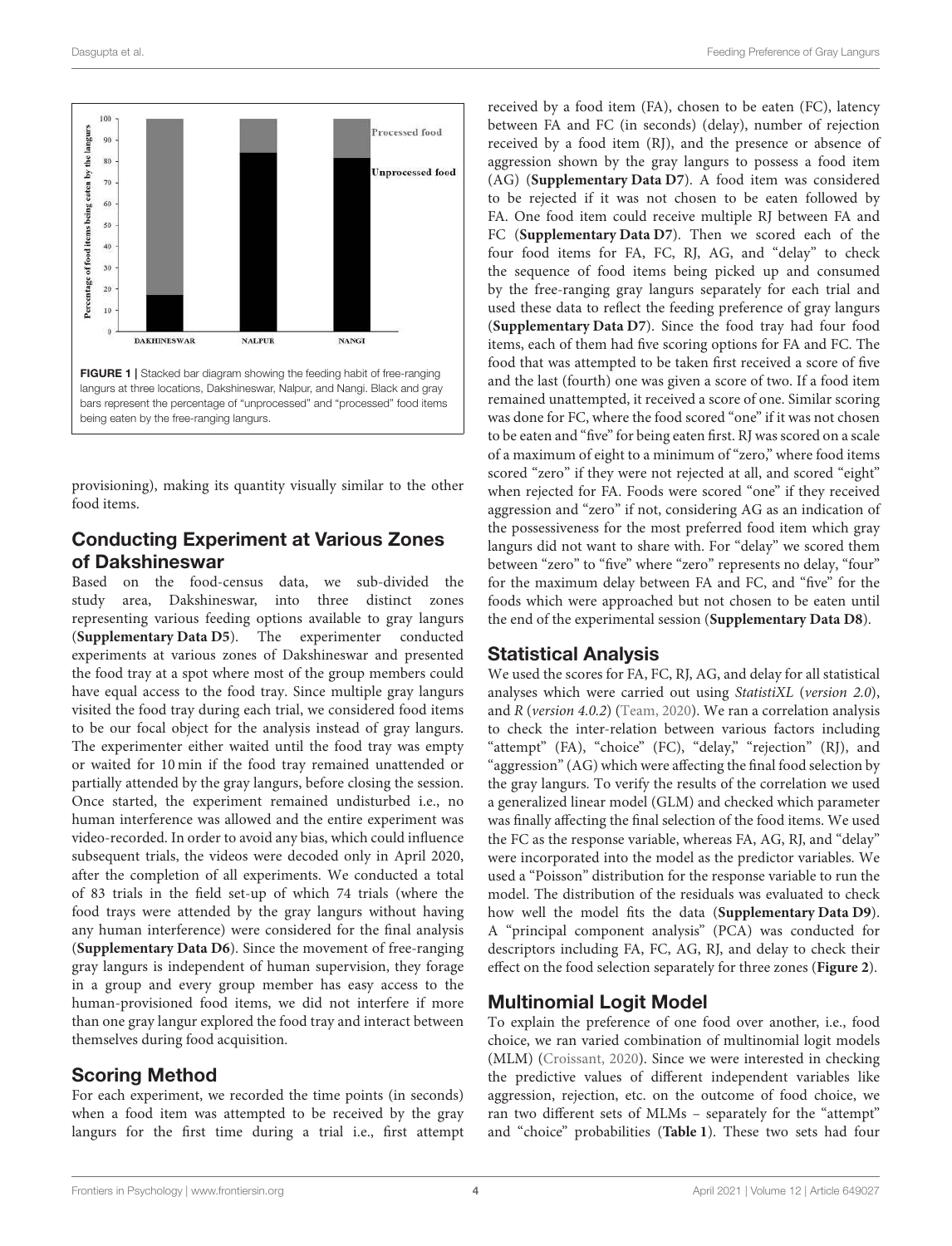

sub-models each where we employed a "leave one component out" (LOCO) approach to meet our goal. The LOCO approach leaves one food component out at each sub-model step to check the order of selection of the subsequent food item. Besides, the models also evaluate the importance of the independent variables or descriptors in the outcome (**Supplementary Data D10**).

The first set used the food attempt as the outcome and the second set used the goal function of final food choice. When one food was attempted to be received by gray langurs, the probabilities of attempting for the next food items can be determined subsequently by using set 1 MLMs. We ran four sub-set MLMs to check what would be the next approached food items separately while considering either brinjal, bread, cauliflower, or peanuts as the "first approached" food item (**Table 1a**). Higher scores of the odds ratio confirm the results of MLM estimates thereafter (**Table 2a**) and subsequently rank the different food attempt preferences according to the LOCO tactic.

Simultaneously, the set 2 MLMs were processed to establish and validate the preferred order of food items being chosen (final food choice) by the gray langurs during the experiment (**Tables 1b**, **2b**). The LOCO here assumes that one food has been consumed (and thus exhausted) and subsequently calculates the probabilities of choosing the next item. Since all food items were provided equally (i.e., equal probability of choice at the beginning), the model considered the frequencies of alternatives equal to 0.25. We used the Newton-Ralphson method from the package "mlogit" in R to run the MLM (Croissant, 2020). The estimates of the MLM were plotted by using "tidyverse" (Wickham et al., 2019) after normalizing to 1.0 (to avoid the negative values) for the visual representation (**Figure 3**).

#### Food Sharing

We recorded the incidents of food sharing between gray langurs, if any, out of the total 221 successful cases (where the food items were attended by gray langurs) from a total of 296 cases (four food options for 74 experiments). We used the term "primary recipient" for the gray langurs who received food items directly from the food tray. Food sharing was recorded either when "primary recipient" provided a piece of their food to another group member (secondary recipient), or when the "secondary recipient" attempted to take the food from "primary recipient" and was successful. Therefore, we recorded the details of initiator (who initiated the act), and recipient for each "food sharing" behavior, along with the proportion of food being shared. We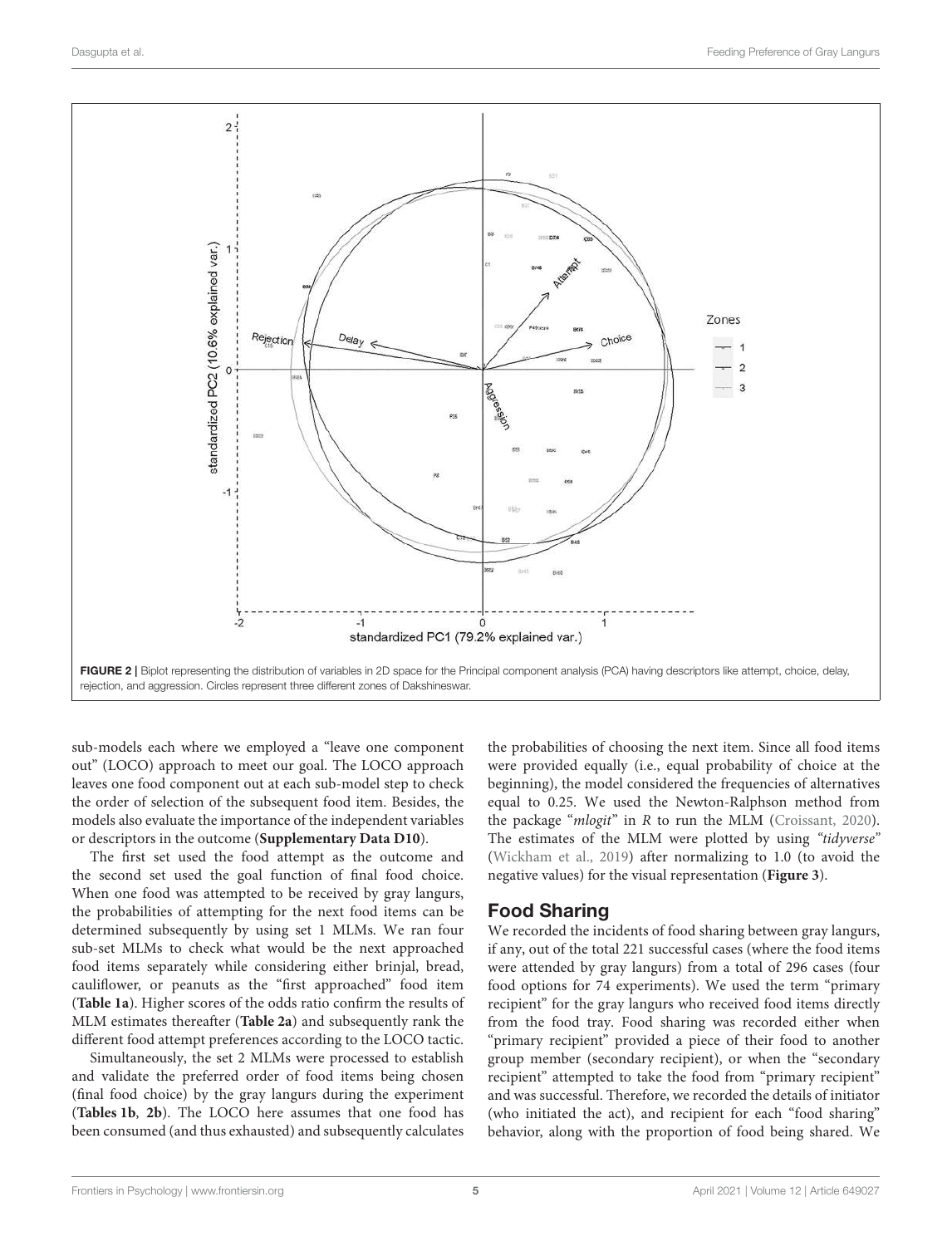|                                | <b>Coefficients</b>  | <b>Estimate</b> | Std. Error | z-value  | p-value    |
|--------------------------------|----------------------|-----------------|------------|----------|------------|
| (a)                            |                      |                 |            |          |            |
| Bread is attempted first       |                      |                 |            |          |            |
|                                | Attempt: Brinjal     | 0.075           | 0.129      | 0.580    | 0.562      |
|                                | Attempt: Cauliflower | $-0.080$        | 0.126      | $-0.631$ | 0.528      |
|                                | Attempt: Peanuts     | $-0.293$        | 0.126      | $-2.322$ | $0.020*$   |
| Brinjal is attempted first     |                      |                 |            |          |            |
|                                | Attempt: Bread       | $-0.075$        | 0.129      | $-0.580$ | 0.562      |
|                                | Attempt: Cauliflower | $-0.155$        | 0.128      | $-1.206$ | 0.228      |
|                                | Attempt: Peanuts     | $-0.367$        | 0.128      | $-2.868$ | $0.004$ ** |
| Cauliflower is attempted first |                      |                 |            |          |            |
|                                | Attempt: Bread       | 0.080           | 0.126      | 0.631    | 0.528      |
|                                | Attempt: Brinjal     | 0.155           | 0.128      | 1.206    | 0.228      |
|                                | Attempt: Peanuts     | $-0.213$        | 0.124      | $-1.713$ | 0.087.     |
| Peanut is attempted first      |                      |                 |            |          |            |
|                                | Attempt: Bread       | 0.293           | 0.126      | 2.322    | $0.020*$   |
|                                | Attempt: Brinjal     | 0.368           | 0.128      | 2.868    | $0.004$ ** |
|                                | Attempt: Cauliflower | 0.213           | 0.124      | 1.713    | 0.087.     |
| (b)                            |                      |                 |            |          |            |
| Bread is chosen first          |                      |                 |            |          |            |
|                                | Choice: Brinjal      | $-0.045$        | 0.114      | $-0.399$ | 0.690      |
|                                | Choice: Cauliflower  | $-0.309$        | 0.113      | $-2.747$ | $0.006**$  |
|                                | Choice: Peanuts      | $-0.374$        | 0.113      | $-3.301$ | $0.001***$ |
| Brinjal is chosen first        |                      |                 |            |          |            |
|                                | Choice: Bread        | 0.045           | 0.114      | 0.399    | 0.690      |
|                                | Choice: Cauliflower  | $-0.264$        | 0.111      | $-2.371$ | $0.018*$   |
|                                | Choice: Peanuts      | $-0.328$        | 0.112      | $-2.935$ | $0.003**$  |
| Cauliflower is chosen first    |                      |                 |            |          |            |
|                                | Choice: Bread        | 0.309           | 0.113      | 2.747    | $0.006**$  |
|                                | Choice: Brinjal      | 0.264           | 0.111      | 2.371    | $0.018*$   |
|                                | Choice: Peanuts      | $-0.065$        | 0.109      | $-0.596$ | 0.551      |
| Peanuts is chosen first        |                      |                 |            |          |            |
|                                | Choice: Bread        | 0.374           | 0.113      | 3.301    | $0.001***$ |
|                                | Choice: Brinjal      | 0.328           | 0.112      | 2.935    | $0.003**$  |
|                                | Choice: Cauliflower  | 0.065           | 0.109      | 0.596    | 0.551      |

TABLE 1 | Table representing the estimates, and *p*-values of the multinomial logit models, set 1 and 2, respectively for (a) attempt, and (b) choice probabilities.

*These two sets represent four sub-models each. Here, we employed a "leave one component out" (LOCO) approach which leaves one food component out at each sub-model step to check the order of selection of the subsequent food item. Significance levels: "*\*\*\**"p: 0.01%; "*\*\**"p: 0.05%; "*\**"p: 0.1%; "*·*": 1%; " ": not significant.*

used social network analysis (SNA) by using Cytoscape (Shannon et al., 2003) where we used various life stages (adult, subadult, juvenile, and infant) as a "node" and an incident of food sharing between them as a "link," separately for each food type (**Figure 4**). Here, we calculated the "indegree" and "outdegree" for each node representing the number of food sharing behavior initiated and received by them respectively.

#### Ethical Note

No gray langurs were harmed during this work. All work reported here was purely observation-based and did not involve direct handling of gray langurs in any manner, therefore, was in accordance with approved guidelines of animal rights regulations of the Government of India. The research reported in this paper was sanctioned by DST-INSPIRE, Government of India (approval number: DST/INSPIRE/04/2018/001287, dated 24th July 2018), and was also notified to the Principal Chief Conservator of Forests (PCCF), West Bengal, India.

# RESULTS

#### Feeding Habit

Feeding habit of free-ranging gray langurs greatly varied between locations (Contingency chi square:  $\chi^2 = 122.15$ , df = 2, p > 0.0001). Gray langurs of Dakshineswar largely depended on processed food items (83%) which were mostly human offered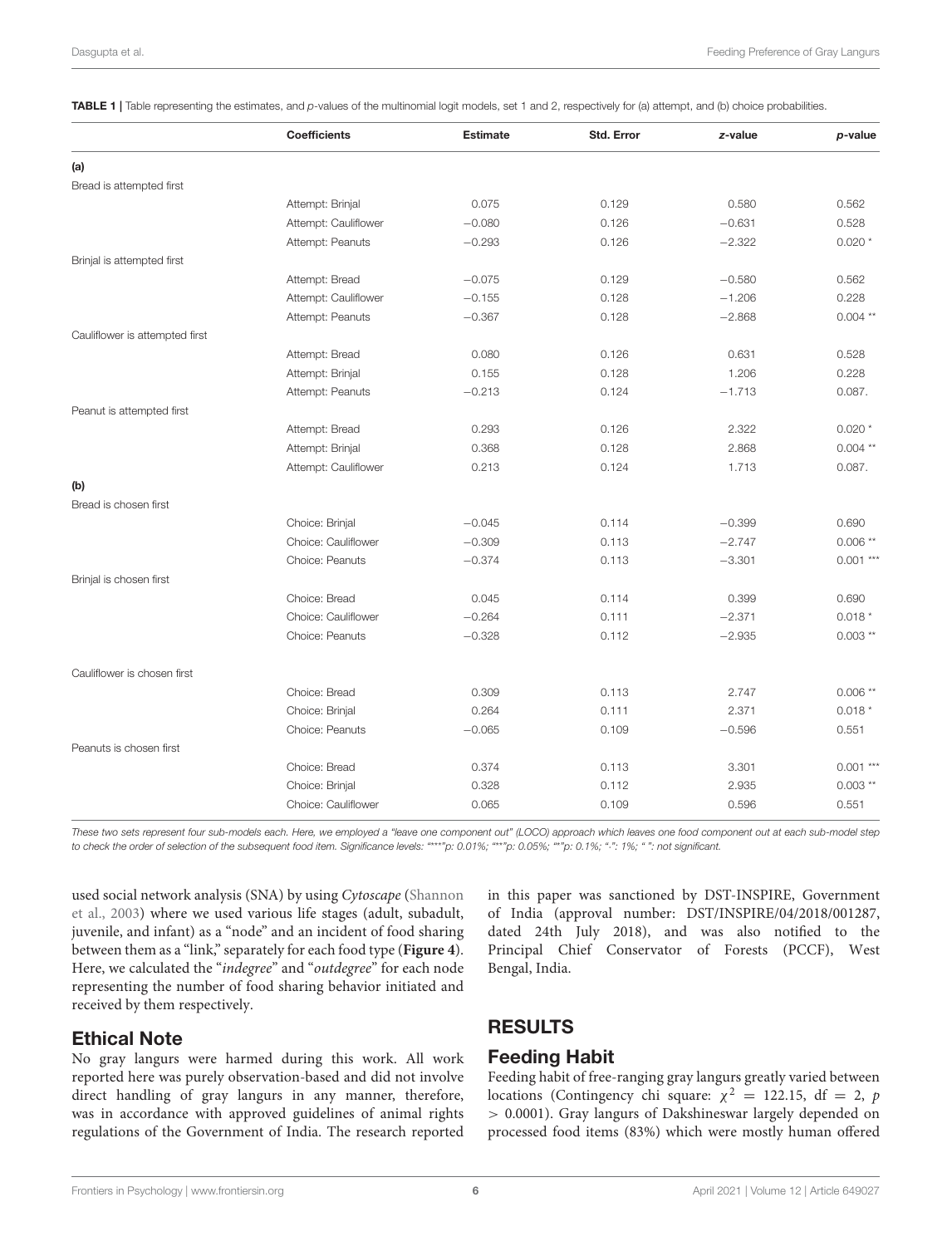| <b>TABLE 2</b>   Table representing the odds ratio separately for (a) attempt, and (b) |  |
|----------------------------------------------------------------------------------------|--|
| choice probabilities.                                                                  |  |

| (a) | <b>Attempt probabilities</b>   |                      | Odds ratio |
|-----|--------------------------------|----------------------|------------|
|     | Bread is attempted first       | Attempt: Brinjal     | 1.078      |
|     |                                | Attempt: Cauliflower | 0.923      |
|     |                                | Attempt: Peanuts     | 0.746      |
|     | Brinjal is attempted first     | Attempt: Bread       | 0.928      |
|     |                                | Attempt: Cauliflower | 0.857      |
|     |                                | Attempt: Peanuts     | 0.692      |
|     | Cauliflower is attempted first | Attempt: Bread       | 1.083      |
|     |                                | Attempt: Brinjal     | 1.167      |
|     |                                | Attempt: Peanuts     | 0.808      |
|     | Peanut is attempted first      | Attempt: Bread       | 1.340      |
|     |                                | Attempt: Brinjal     | 1.445      |
|     |                                | Attempt: Cauliflower | 1.238      |
| (b) | <b>Choice probabilities</b>    |                      | Odds ratio |
|     | Bread is chosen first          | Choice: Brinjal      | 0.956      |
|     |                                | Choice: Cauliflower  | 0.734      |
|     |                                | Choice: Peanuts      | 0.688      |
|     | Brinjal is chosen first        | Choice: Bread        | 1.047      |
|     |                                | Choice: Cauliflower  | 0.768      |
|     |                                | Choice: Peanuts      | 0.720      |
|     | Cauliflower is chosen first    | Choice: Bread        | 1.362      |
|     |                                | Choice: Brinjal      | 1.302      |
|     |                                | Choice: Peanuts      | 0.937      |
|     | Peanuts is chosen first        | Choice: Bread        | 1.453      |
|     |                                | Choice: Brinjal      | 1.389      |
|     |                                | Choice: Cauliflower  | 1.067      |

(Unpublished data), whereas in Nalpur and Nangi they mostly relied on the plant-based, unprocessed food items (84 and 82%, respectively) (**Figure 1**).

### Effects of Attempt, Delay, and Rejection to the Final Food Selection

We carried out a total of 83 experimental trials in Dakshineshwar, of which 74 were successful. The experimental outcomes were perused by "Correlation analysis" and "Generalized linear model (GLM)." Correlation analysis- Rejection (RJ) was seen to be highly correlated to attempt (FA), choice (FC), and "delay." A significant positive correlation ( $r = 0.755$ ,  $p < 0.01$ ) was found between RJ and "delay." On the other hand, high negative correlations with FA and FC ( $r = \text{FA: } -0.504$ , FC:  $-0.814$ ;  $p < 0.01$ ) represented inverse relations of the same with these factors. FC was highly and positively correlated to FA  $(r = 0.685, p < 0.01)$ , especially toward a few food items like bread and brinjal (bread  $= 0.786$ , brinjal  $= 0.726$ , cauliflower  $= 0.594$ , peanuts  $= 0.606$ ). On the contrary, "delay" had significant negative effects on FC ( $r = -0.76$ ,  $p < 0.01$ ) (**Figure 5**).

The GLM confirmed the significant effects of predictor variables like attempt, rejection, and delay on the final food choice. Considering the estimates and p-values, while FA



estimates separately for (A) "attempt," and (B) "choice" probabilities. The X-axis represents the (A) first approached and (B) first chosen foods.

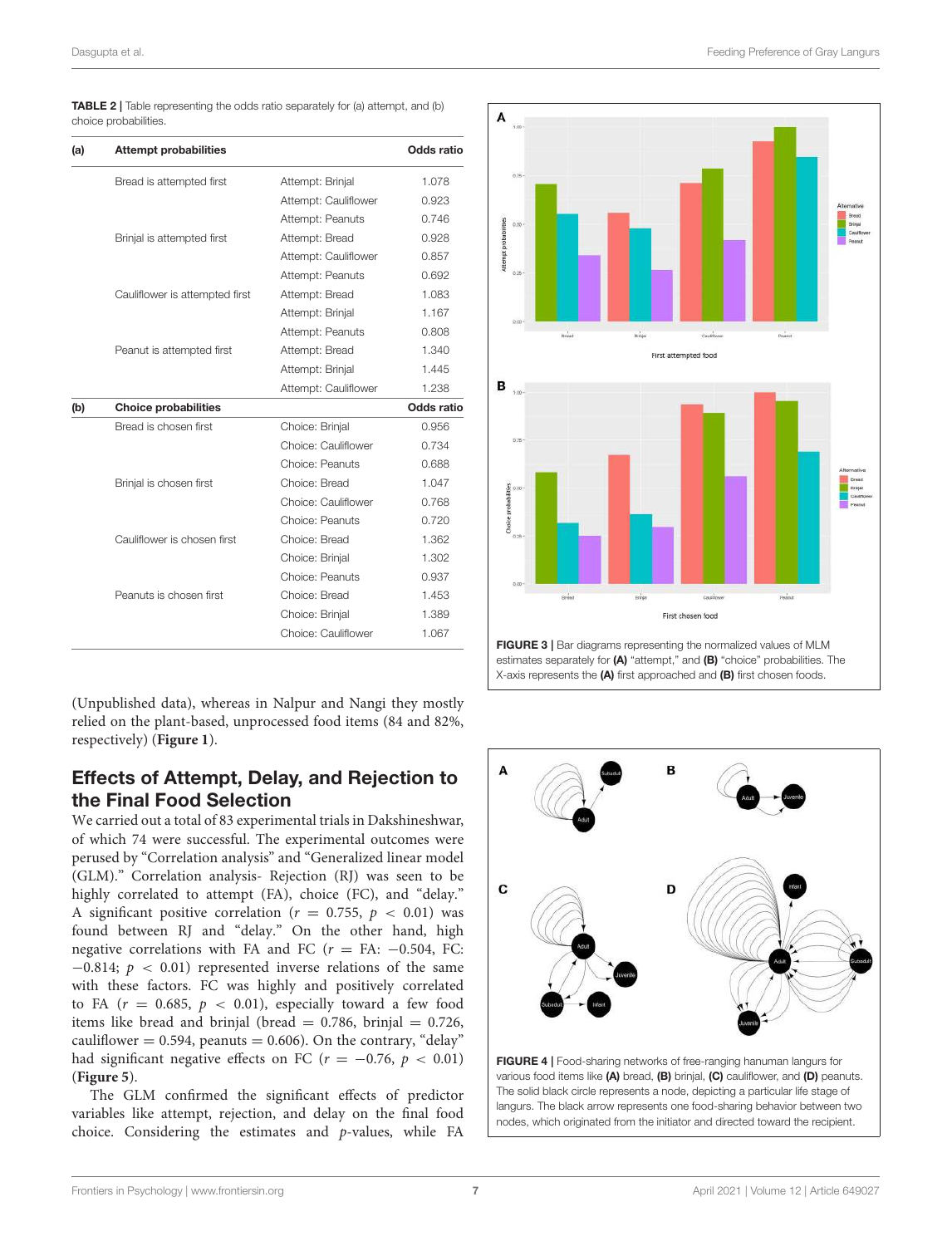

the FC ( $p < 0.01$ ), "delay" had a lesser impact (negative) ( $p <$ 0.05) (**Table 3**). An even distribution of residuals on either side of the "0.0 line" indicated that the model had a good valid fit (**Supplementary Data D9**).

(positive) and RJ (negative) showed more significant effects on

#### Influence of Aggression on Food Selection

Aggression (AG) had a slight negative influence on both FC and RJ (−0.29 ≤ r ≤ 0 i.e., weak negative) (**Figure 5**, **Table 3**). However, the linear model (LM) plot revealed that when AG was not present (left panel, aggression  $= 0$ ) and "delay" was minimum (red color bands), FC was highest for lower RJ and vice-versa. Right panel showed that the presence of AG increased the "delay" in FC (width of the color bands represents the "increase") (**Figure 6A**). Furthermore, a detailed LM plot revealed that with an increase in the FA, probabilities for FC increased, but both RJ and "delay" lowered the FC (**Figure 6B**).

# Impact of Descriptors on the Final Food Selection

Results of PCA showed that most of the variability in the experimental observations could be explained through PC1 (79.20%), and subsequently another 10.60% by PC2 (**Table 4**).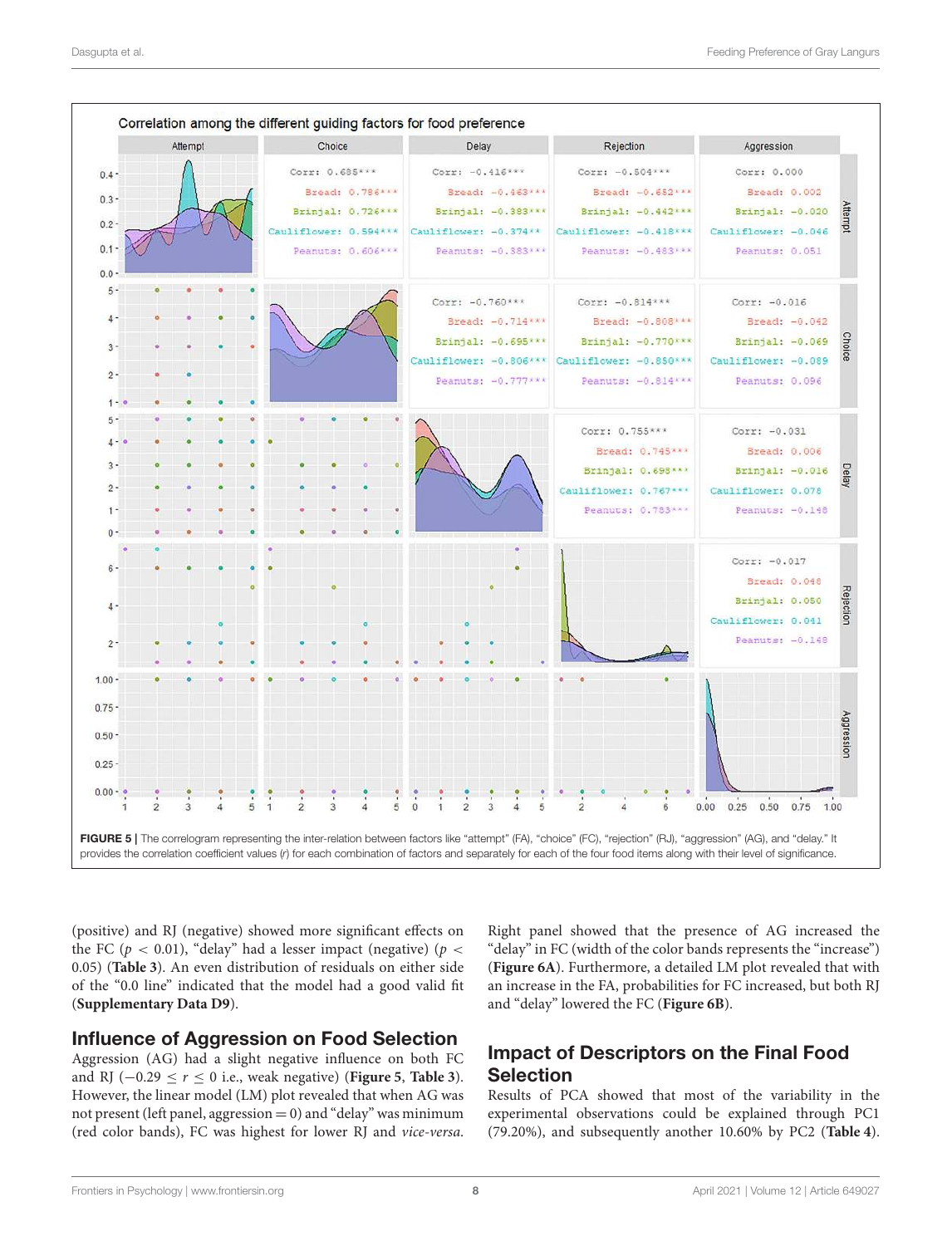|            | <b>Estimate</b> | <b>Std. Error</b> | z value  | p-value      |
|------------|-----------------|-------------------|----------|--------------|
| Attempt    | 0.152           | 0.031             | 4.950    | 7.43e-07***  |
| Rejection  | $-0.171$        | 0.028             | $-6.102$ | 1.05e-09 *** |
| Delay      | $-0.067$        | 0.030             | $-2.252$ | $0.0243*$    |
| Aggression | $-0.041$        | 0.158             | $-0.259$ | 0.7957       |

*"Attempt" shows a positive estimate value for p* < *0.01, whereas "rejection" and "delay" come up with negative estimate values for p* < *0.01 and p* < *0.05, respectively. Though "aggression" has a negative estimate value, it is not significant. Significant codes: "*\*\*\**"p: 0.01%; "*\*\**"p: 0.05%; "*\**"p: 0.1%; "*·*": 1%; " ": not significant.*

The PCA biplot revealed that the "zones" had no impact on food selection by gray langurs. The arrows associated with descriptors "attempt" and "choice" remained close to each other, and pointed in the direction of the increasing values of both PC1 and PC2 (the signs of the eigenvectors are also positive for both PC1 and 2, **Table 4**, **Figure 2**), thereby confirming their positive effects on the food selection. However, "delay" almost overlapped with the "rejection" and pointed in the direction of the low value of PC1 but high value of PC2 (the signs of the eigenvectors for PC1 is negative and positive for PC2, **Table 4**, **Figure 2**), revealing their negative impact on the food selection. The individual loading of "aggression" was only −0.99 on PC5, therefore considered to have a minimal effect (**Table 4**).

#### Preference for Food Items

The multinomial logit model (MLM) provided a higher score for bread (estimate value: −0.075) among others, revealing the probability of approaching bread as the second alternative, followed by cauliflower (estimate value:  $-0.155$ ), and peanuts (estimate value: −0.368) when brinjal was attempted first. Similarly, the MLM picked up bread, cauliflower, and peanuts, one by one, as the first attempted food item, and checked the probability of attempt for the rest. Together with MLM estimate values, odds ratio confirmed the highest approach probabilities for brinjal, followed by bread, cauliflower, and peanuts (**Tables 1a**, **2a**, **Figure 3A**). However, for the choice probabilities, bread scored highest for both the MLM estimates and odds ratio, followed by brinjal, cauliflower, and peanuts (**Tables 1b**, **2b**, **Figure 3B**).

#### First Attempted vs. Eaten Food

Bread and brinjal were chosen as the first attempted food item (scored "five" for FA) for 31 and 32% cases respectively, followed by cauliflower (23%) and peanuts (14%). However, not always the first attempted foods were chosen to be eaten first. Gray langurs switched their preference between the first attempt to first choice for 29.7% cases, and mostly for bread (Goodness of fit:  $\chi^2 =$ 31.08, df = 3, p < 0.0001) (**Supplementary Data D6**).

#### Food Sharing

Only 18% of the total successful cases were recorded where gray langurs shared the received food items with their troop members during the experimental trials. However, the shared food items mostly consisted of the least preferred peanuts (53%), and cauliflower (22%) (Goodness of fit:  $\chi^2 = 44.72$ , df  $= 3$ ,  $p < 0.0001$ ) (**Supplementary Data D11**). Social network analysis revealed that food sharing mostly occurs between adults (Goodness of fit: *Outdegree*:  $\chi$ 2 = 75.35, df = 3, p < 0.0001; *Indegree:*  $\chi$  2 = 40.39, df = 3,  $p$  < 0.0001) and largely for peanuts, and cauliflower (**Figure 4**).

#### **DISCUSSION**

Folivorous colobines have received considerable research attention because of their unique ability to ingest large quantities of foliage (Struhsaker and Oates, 1975; Oates, 1988; Newton, 1992). Their multipartite stomachs are lined with mucussecreting glands which facilitate the fermentation of leafy diet in the presence of cellulolytic bacteria (Caton, 1999). However, the dietary composition of free-ranging gray langurs (Semnopithecus entellus) seems to be relatively complex. They often use a diverse array of plant parts including leaves, stalks, shoots, buds, flowers, and fruit to utilize the available resources at their best (Yoshiba, 1967; Vandercone et al., 2012). Besides, Srivastava and Winkler added insectivory and human-provisioning to the feeding repertoire of Hanuman langurs (Winkler, 1988; Srivastava, 1989, 1991). However, these feeding habits were mostly seasonal and plant parts still accounted for a significant portion of their regular diet (Koenig and Borries, 2001) similar to the gray langur group of Nungi, and Nalpur.

Surprisingly, the gray langur group of Dakhineswar, West Bengal, India, was spotted to thrive largely (83% of the total diet) on the processed food items for their sustenance within human settlements, throughout the year. Similar to other freeranging scavengers like dogs, jackals, monkeys (Butler and du Toit, 2002; Sanyal et al., 2010; Paul et al., 2016), this gray langur group was observed to rely upon human generosity and food provisioning, seeking easy access to the anthropogenic food sources (Unpublished data). However, unlike these carnivorous, and omnivorous scavengers, the stomach physiology of gray langur looks alike to that of herbivores such as Macropodidae (Caton, 1999). Therefore, human-provisioned processed foods could have an inevitable health impact, followed by potential behavioral alteration in these urban-adapted free-ranging gray langurs.

Our field-based observational data reflected the highest degree of human interference in Dakhineswar where gray langurs frequently approached humans to acquire processed high-calorie food sources, in contrast to the gray langurs of Nangi, and Nalpur where they opted for foraging and scavenging and depended mostly on plant-based food sources. Therefore, high human-langur interactions could be considered as an intriguing driving force behind altered feeding habits of gray langurs in Dakhineswar. Moreover, the scarcity of plants and crop fields within the urban settlement at Dakhineswar might be another reason behind their consistent dependence on humanprovisioned processed food items. In this context, the choicebased field experiment allowed us to understand whether it was the scarcity of plant-based, unprocessed food sources or the easy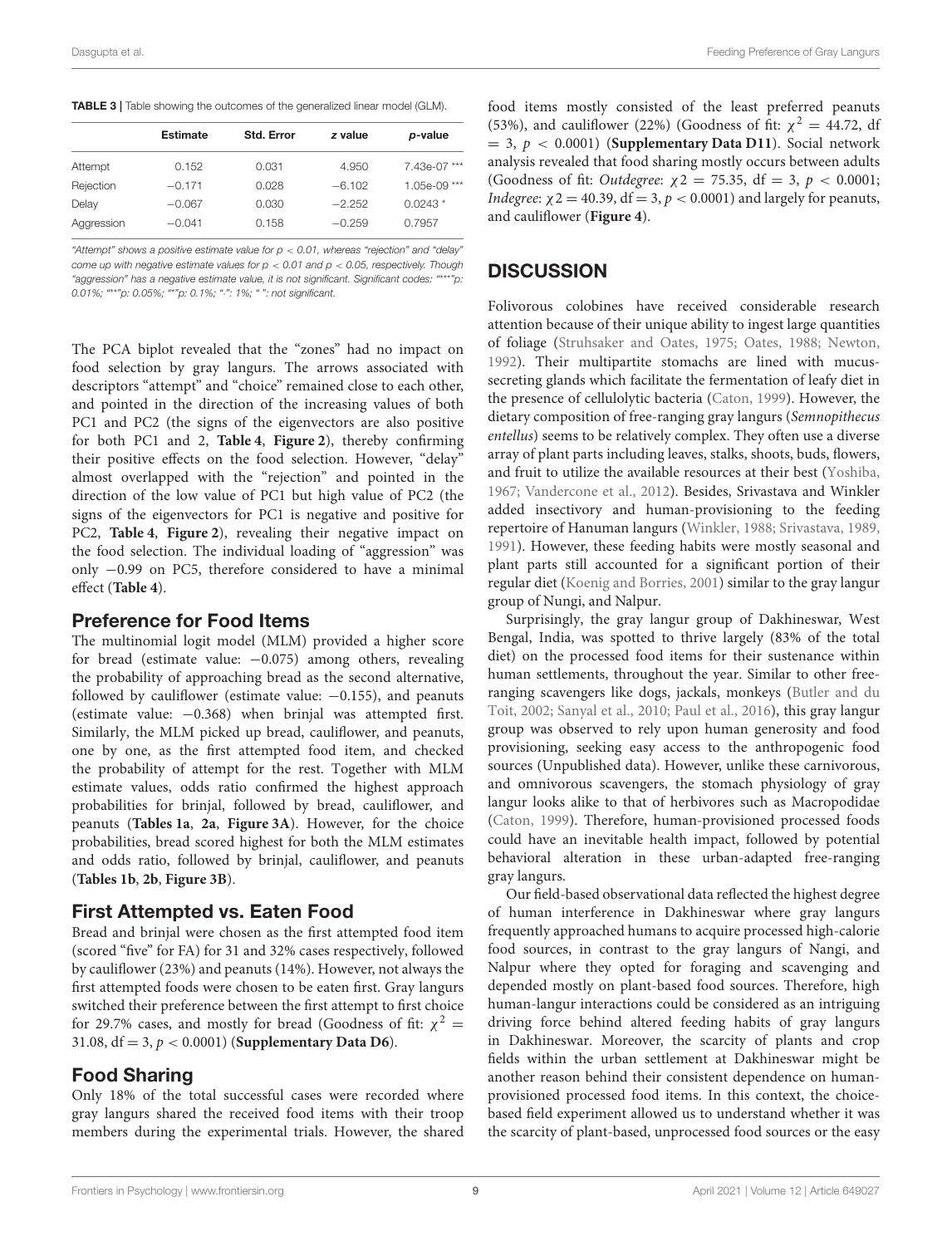



accessibility of processed food sources that lured them to get accustomed to the urban ecosystem.

The experimental setup allowed gray langurs to choose between processed and unprocessed food items, keeping aside the factors like scantiness, and human influences. Gray langurs chose brinjal, and bread consistently either as the first or second food options, in all the three zones of Dakhineswar, reflecting their feeding preferences within urban settlements. The outcomes of the experiments manifested the "attempt" to be a significant precursor to food selection. Moreover, its close association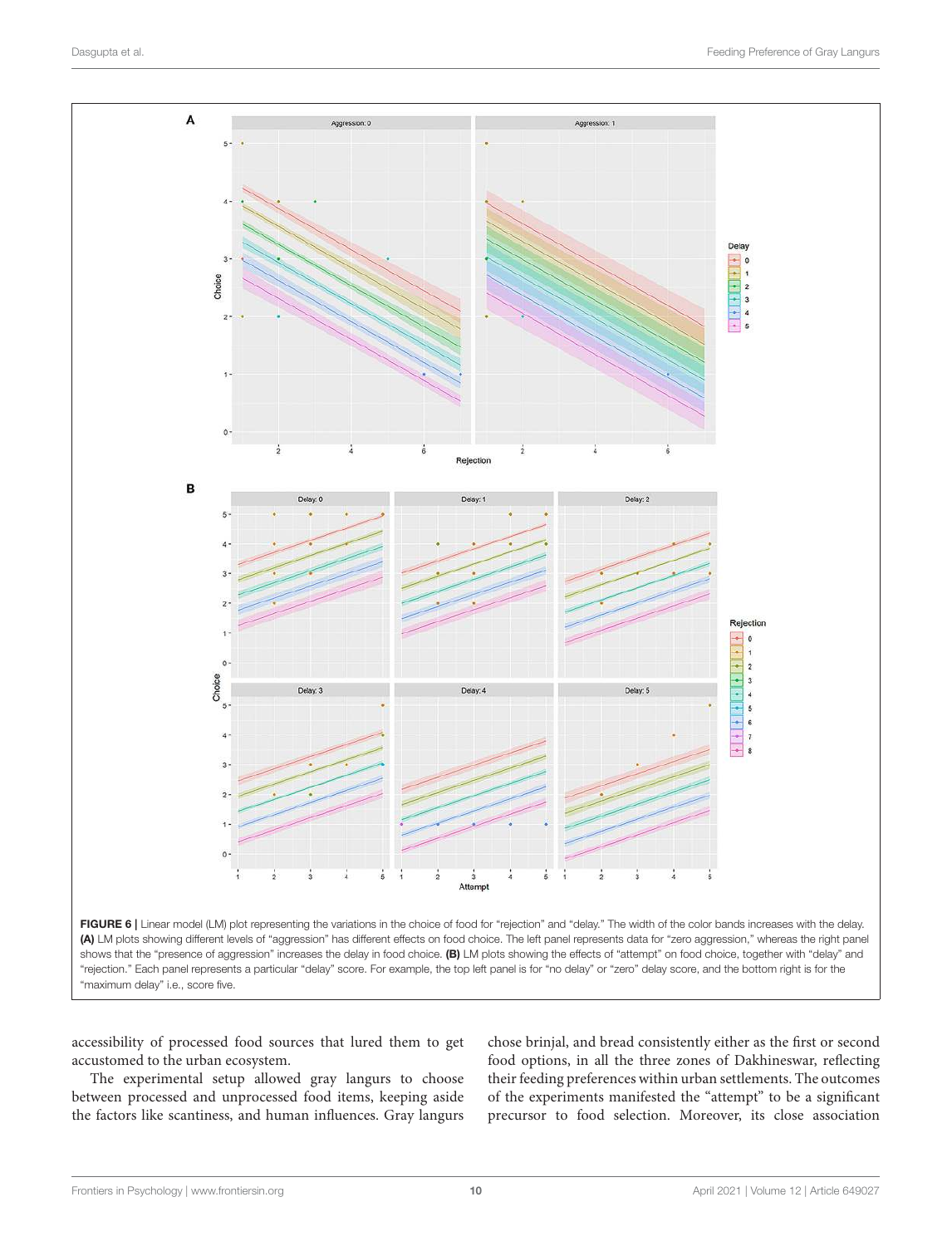TABLE 4 | Tabulated representation for the principal component analysis (PCA).

|                           | PC <sub>1</sub> | PC <sub>2</sub> | PC <sub>3</sub> | PC4      | PC <sub>5</sub> |
|---------------------------|-----------------|-----------------|-----------------|----------|-----------------|
| Proportion of Variance    | 0.792           | 0.106           | 0.072           | 0.026    | 0.004           |
| Cumulative proportion     | 0.792           | 0.898           | 0.970           | 0.996    | 1.000           |
| Loadings of eigenvectors: |                 |                 |                 |          |                 |
| Attempt                   | 0.266           | 0.859           |                 | 0.437    |                 |
| Choice                    | 0.444           | 0.285           | 0.153           | $-0.835$ |                 |
| Delay                     | $-0.456$        | 0.298           | $-0.789$        | $-0.284$ |                 |
| Rejection                 | $-0.724$        | 0.303           | 0.595           | $-0.172$ |                 |
| Aggression                |                 |                 |                 |          | $-0.999$        |

*It represents the "proportion of variance" for each principal component (PC), followed by a "cumulative proportion". It also displays the individual loading for each descriptor like "attempt", "choice", "delay", "rejection", and "aggression".*

to the descriptor, "food choice," for the increasing values of both principal components 1 and 2 in the PCA confirmed the significance of attempt shown by the gray langur toward a particular food item. Therefore, it can be interpreted that the food had to be attempted first prior to the final selection, allowing gray langurs for choice-based decision-making. However, the effects of "rejection" and "delay" were also substantial, and the final food selection by the gray langurs seemed to be nonrandom but a consequence of all the above three factors. A significant positive correlation between "rejection" and "delay" revealed that more delays in food selection might lead to the ultimate rejection of that particular food item. A greater rate of rejection negatively facilitated the final choice, whereas swifter attempts toward food led to less rejection. Therefore, when an increased "attempt" escalated the probabilities for the final food selection, "delay" gave rise to a dilemma between "food choice" and "rejection" which finally lowered the chances of selection for a given food item. "Aggression" also had some negative effects on both "choice" and "rejection." Although it increased the "delay" in final food selection, gray langurs used aggression to possess their chosen food items without being forced to share them with other group members. Hence, our experiments revealed that these gray langurs have developed a fondness for both processed and unprocessed food items within an urban settlement at Dakhineswar, which is driven neither by human interference, nor the scantiness of natural food options but by a keen interest in specific food items. The multinomial logit model contemplated all of these factors for the final food selection by the gray langurs and revealed brinjal and bread to be the most attempted food items, followed by cauliflower and peanuts. However, bread outperformed brinjal as the most chosen food item for which gray langurs often switched their first attempted food to the final selection, indicating their inclination to the processed food option.

In the case of food-provisioning where humans provide a food item of their choice to the animals, the animals have no scope to choose but to receive the offered food items. In our experimental setup, gray langurs had the liberty to choose from a platter of offered food items, without any human interference, and the underlying assumption was that the outcome of the experiment would be influenced only by their preference if any. Our findings suggested that even in the presence of plant-based unprocessed vegetables, which is more akin to natural food items of folivorous colobines, these free-ranging gray langurs chose processed food items that were offered in the food-tray. Moreover, the social network analysis revealed that these gray langurs rarely shared bread and brinjal with groupmates, thereby reflecting their comparable fondness for both processed and unprocessed food items. Although the impact of such processed food items on the physiology of gray langurs is still debatable (Maréchal et al., 2016; Geffroy et al., 2017), it can be interpreted that these free-ranging gray langurs of Dakhineswar not only learned to recognize the human-provisioned food items as an alternative to the natural food sources but they displayed behavioral plasticity to take the advantages of anthropogenic habitats which could facilitate their successful survival within an urban ecosystem. However, resource provisioning is often being correlated to the intentions of people to get in touch with the wildlife, imposing a considerable threat to the survival chances of free-ranging animals (Orams, 2002; Trave et al., 2017). Yet, such man-animal interaction opens up possibilities for alternative easy access to resources like food and shelter for these animals who have lost their home due to urban encroachment (Theobald et al., 1997; Lowry et al., 2013; Cox and Gaston, 2018). Moreover, it has been shown that the ability to digest carbohydrates provided ancestral dog populations an advantage over wolves, facilitating the process of domestication, as the dogs could now utilize human-generated resources (Axelsson et al., 2013). Undoubtedly, our experimental results are an example of such urban adaptation where folivorous arboreal gray langurs find their interest in terrestrial processed food items. Therefore, besides their deity value, the survival of free-ranging gray langurs within human settlements and their wide distribution throughout the Indian subcontinent could be well-explained by their altered yet opportunistic feeding pattern.

### DATA AVAILABILITY STATEMENT

Raw data is available at the Dryad data repository. https://doi.org/10.5061/dryad.8cz8w9gpz.

### ETHICS STATEMENT

The animal study was reviewed and approved by DST-INSPIRE, Government of India (approval number: DST/INSPIRE/04/2018/001287, dated 24th July 2018).

# AUTHOR CONTRIBUTIONS

DD, RK, DB, SM, SK, ABh, and SG carried out the field work. MP and DD coded the entire data. ABa and MP carried out all the statistical analyses. ABa prepared the correlation matrix, ran PCA, GLM, and MLM to interpret the data. MP conceptualized the study, got grants to support the work, designed the fieldwork, and supervised the work. MP, DD, and PB drafted the manuscript. PS prepared the GIS map.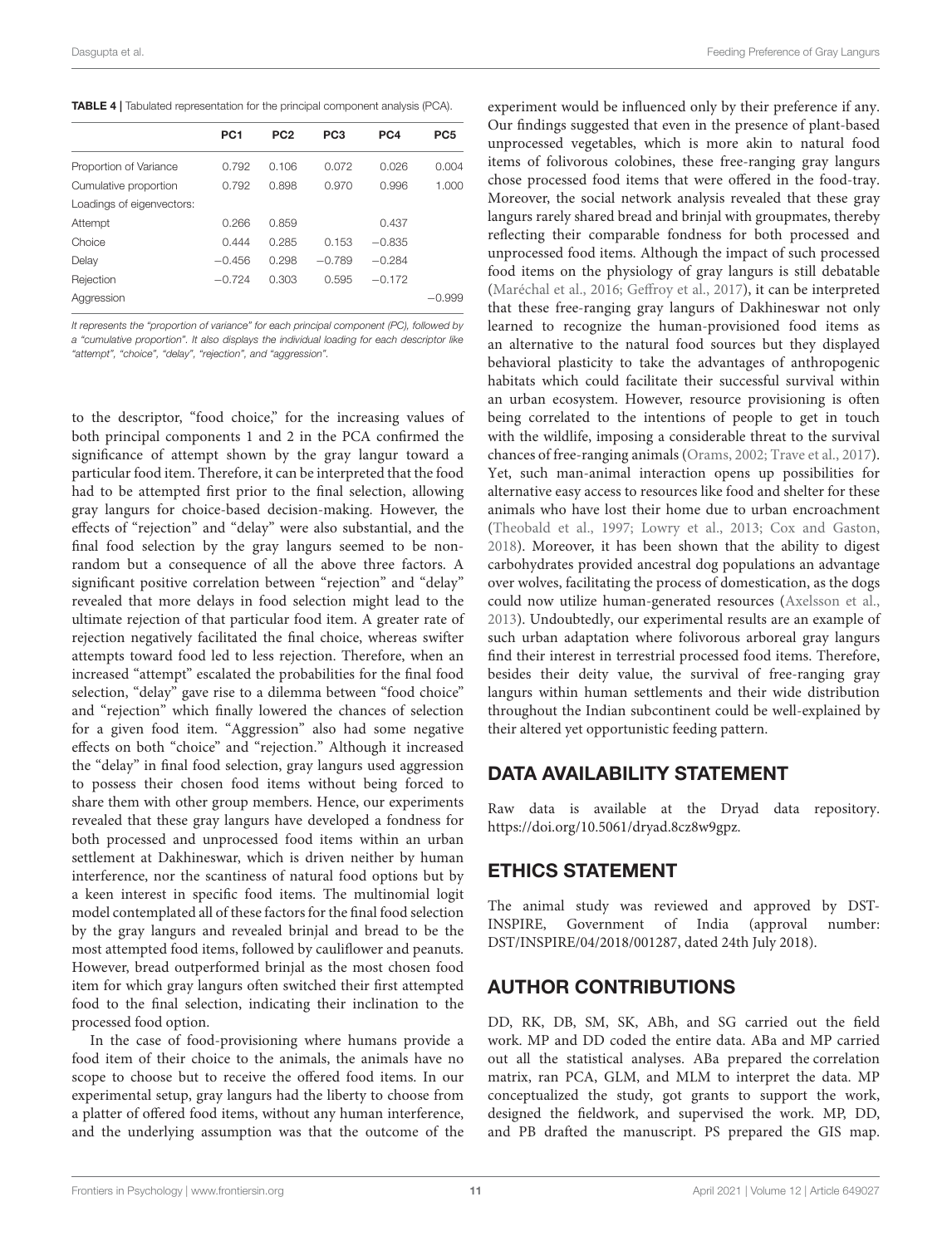PB provided the laboratory support to carry out the analysis. All authors contributed to the article and approved the submitted version.

## FUNDING

This work was funded by a project from the Department of Science and Technology, India (DST/INSPIRE/04/2018/001287) and was supported by the Department of Environmental Science, University of Calcutta, Kolkata, India. ABa acknowledges the DSKPD Fellowship of University grants commission (no. BL/17- 18/0490).

### **REFERENCES**

- Able, K. P., and Belthoff, J. R. (1998). Rapid "evolution" of migratory behaviour in the introduced house finch of eastern North America. Proc. R. Soc. B Biol. Sci. 265, 2063–2071. doi: 10.1098/rspb.1998.0541
- Arbib, M. A., Liebal, K., and Pika, S. (2008). Primate vocalization, gesture, and the evolution of human language. Curr. Anthropol. 49, 1053–1076. doi: 10.1086/593015
- Ashalakshmi, N. C., Nag, K. S. C., and Karanth, K. P. (2014). Molecules support morphology: species status of South Indian populations of the widely distributed Hanuman langur. Conserv. Genet. 16, 43–58. doi: 10.1007/s10592-014-0638-4
- Axelsson, E., Ratnakumar, A., Arendt, M. L., Maqbool, K., Webster, M. T., Perloski, M., et al. (2013). The genomic signature of dog domestication reveals adaptation to a starch-rich diet. Nature 495, 360–364. doi: 10.1038/nature 11837
- Bateman, P. W., and Fleming, P. A. (2012). Big city life: carnivores in urban environments. J. Zool. 287, 1–23. doi: 10.1111/j.1469-7998.2011.00887.x
- Bauchop, T., and Martucci, R. W. (1968). Ruminant-like digestion of the langur monkey. Science 161, 698–699. doi: 10.1126/science.161.3842.698
- Bhattacharjee, D., Sau, S., and Bhadra, A. (2020). 'Bolder' together response to human social cues in groups of free-ranging dogs. Behaviour 157, 363–384. doi: 10.1163/1568539X-bja10005
- Binning, S. A., Chapman, L. J., and Cosandey-Godin, A. (2009). Specialized morphology for a generalist diet: evidence for Liem's Paradox in a cichlid fish. J. Fish Biol. 75, 1683–1699. doi: 10.1111/j.1095-8649.2009.02421.x
- Borries, C. (1993). Ecology of female social relationships: Hanuman langurs (Presbytis entellus) and the van Schaik model. Folia Primatologica 61, 21–30. doi: 10.1159/000156723
- Broom, M., Borries, C., and Koenig, A. (2004). Infanticide and infant defence by males - modelling the conditions in primate multi-male groups. J. Theor. Biol. 231, 261–270. doi: 10.1016/j.jtbi.2004.07.001
- Bryson-Morrison, N., Matsuzawa, T., and Humle, T. (2016). Chimpanzees in an anthropogenic landscape: examining food resources across habitat types at Bossou, Guinea, West Africa. Am. J. Primatol. 78, 1237–1249. doi: 10.1002/ajp.22578
- Bryson-Morrison, N., Tzanopoulos, J., Matsuzawa, T., and Humle, T. (2017). Activity and habitat use of Chimpanzees (Pan troglodytes verus) in the anthropogenic landscape of Bossou, Guinea, West Africa. Int. J. Primatol. 38, 282–302. doi: 10.1007/s10764-016-9947-4
- Butler, J. R. A., and du Toit, J. T. (2002). Diet of free-ranging domestic dogs (Canis familiaris) in rural Zimbabwe: implications for wild scavengers on the periphery of wildlife reserves. Anim. Conserv. 5, 29–37. doi: 10.1017/S136794300200104X
- Caton, J. M. (1999). Digestive strategy of the Asian colobine genus Trachypithecus. Primates 40, 311–325. doi: 10.1007/BF02557555
- Chapman, C. A. (1990). Ecological constraints on group size in three species of neotropical primates. Folia Primatol. 55, 1–9. doi: 10.1159/000156492
- Chetan, N., Praveen, K. K., and Vasudeva, G. K. (2014). Delineating ecological boundaries of hanuman langur species complex in peninsular

# ACKNOWLEDGMENTS

All the authors acknowledge Dr. Anindita Bhadra, Associate Professor, Indian Institute of Science Education and Research- Kolkata, India, for her valuable inputs to the study and gave final approval for publication.

# SUPPLEMENTARY MATERIAL

The Supplementary Material for this article can be found online at: https://www.frontiersin.org/articles/10.3389/fpsyg. 2021.649027/full#supplementary-material

India using MaxEnt modeling approach. PLoS ONE 9:e0087804. doi: 10.1371/journal.pone.0087804

- Cox, D. T. C., and Gaston, K. J. (2018). Human–nature interactions and the consequences and drivers of provisioning wildlife. Philos. Trans. R. Soc. B Biol. Sci. 373:62. doi: 10.1098/rstb.2017.0092
- Croissant, Y. (2020). mlogit: Multinomial Logit Models. R package version 1.1-0. Available online at: https://CRAN.R-project.org/package=mlogit
- Deshpande, A., Gupta, S., and Sinha, A. (2018). Intentional communication between wild bonnet macaques and humans. Sci. Rep. 8, 1–12. doi: 10.1038/s41598-018-22928-z
- Devi, O. S., and Saikia, P. K. (2008). Human-monkey conflict: a case study at Gauhati University Campus, Jalukbari, Kamrup, Assam. Zoos' Print J. 23, 15–18.
- Erinjery, J. J., Kavana, T. S., and Singh, M. (2017). Behavioural variability in macaques and langurs of the Western Ghats, India. Folia Primatol. 88, 293–306. doi: 10.1159/000480010
- Estes, W. A., and Mannan, R. W. (2003). Feeding behavior of Cooper's Hawks at urban and rural nests in southeastern Arizona. Condor 105, 107–116. doi: 10.1093/condor/105.1.107
- Fisher, D. O., and Owens, I. P. F. (2004). The comparative method in conservation biology. Trends Ecol. Evol. 19, 391–398. doi: 10.1016/j.tree.2004.05.004
- Fuentes, A. (2012). Ethnoprimatology and the anthropology of the human-primate interface. Annu. Rev. Anthropol. 41, 101–117. doi: 10.1146/annurev-anthro-092611-145808
- Ganguly, I., and Chauhan, N. S. (2018). Dietary preference and feeding patterns of the urban Rhesus Macaque Macaca mulatta (Mammalia: Primates: Cercopithecidae) in Asola-Bhatti Wildlife Sanctuary in India. J. Threat. Taxa 10, 12907–12915. doi: 10.11609/jott.4347.10.15.12907-12915
- Geffroy, B., Sadoul, B., and Ellenberg, U. (2017). "Physiological and behavioral consequences of human visitation," in Ecotourism's Promise and Peril, eds D. Blumstein, B. Geffroy, D. S. M. Samia, and E. Bessa (Cham: Springer International Publishing), 9–27. doi: 10.1007/978-3-319-58331-0\_2
- Goldstein, S. J., and Richard, A. F. (1989). Ecology of rhesus macaques (Macaca mulatta) in northwest Pakistan. Int. J. Primatol. 10, 531–567. doi: 10.1007/BF02739364
- Gosselink, T. E., Van Deelen, T. R., Warner, R. E., and Mankin, P. C. (2007). Survival and cause-specific mortality of red foxes in agricultural and urban areas of Illinois. J. Wildl. Manage. 71, 1862–1873. doi: 10.2193/2006-020
- Grinder, M., and Krausman, P. R. (2001). Morbidity mortality factors and survival of an urban coyote population in Arizona. J. Wildl. Dis. 37, 312–317. doi: 10.7589/0090-3558-37.2.312
- He, C., Liu, Z., Tian, J., and Ma, Q. (2014). Urban expansion dynamics and natural habitat loss in China: a multiscale landscape perspective. Glob. Chang. Biol. 20, 2886–2902. doi: 10.1111/gcb.12553
- Higginbottom, K., and Scott, N. (2008). Strategic planning of wildlife tourism in Australia. J. Ecotour. 7, 102–115. doi: 10.1080/14724040802140485
- Hoffman, T. S., and O'Riain, M. J. (2012). Landscape requirements of a primate population in a human-dominated<br>environment. Front. Zool. 9, 1-17. doi: 10.1186/1742-9 environment. Front. Zool.  $9, 1-17.$  doi: 994-9-1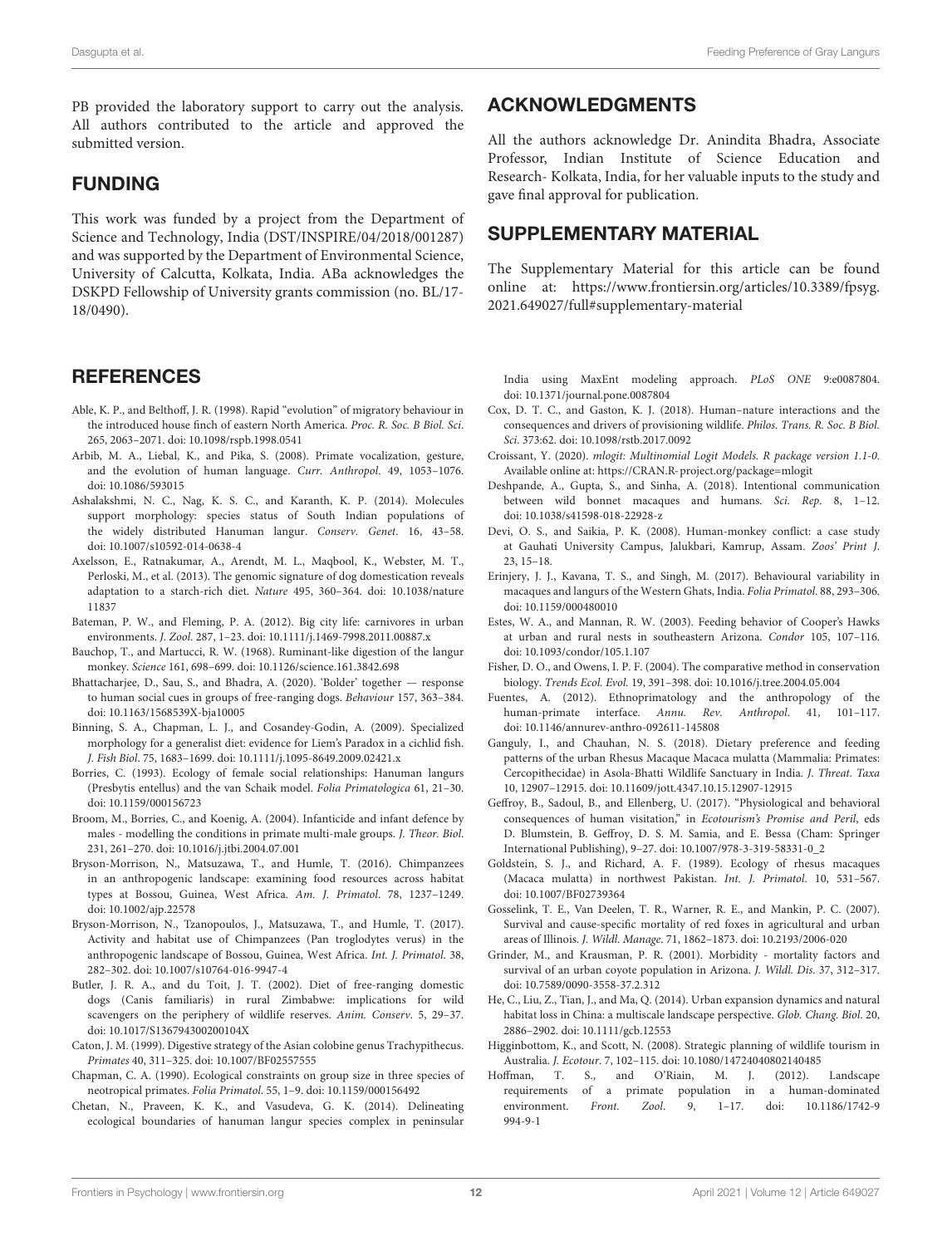- Hrdy, S. B. (1974). Male-male competition and infanticide among the langurs (Presbytis entellus) of Abu, Rajasthan. Folia Primatol. 22, 19–58. doi: 10.1159/000155616
- Kale, M., Dudhe, N., Kasambe, R., Chakane, S., and Bhattacharya, P. (2012). Impact of urbanization on avian population and its status in Maharashtra state, India. Int. J. Appl. Environ. Sci. 7, 59–76.
- Karanth, K. K., Nichols, J. D., and Hines, J. E. (2010). Occurrence and distribution of Indian primates. Biol. Conserv. 143, 2891–2899. doi: 10.1016/j.biocon.2010.02.011
- Kettlewell, H. B. D. (1961). The phenomenon of industrial melanism in Lepidoptera. Annu. Rev. Entomol. 6, 245–262. doi: 10.1146/annurev.en.06.010161.001333
- Khanal, L., Chalise, M. K., Wan, T., and Jiang, X. (2018). Riverine barrier effects on population genetic structure of the Hanuman langur (Semnopithecus entellus) in the Nepal Himalaya. BMC Evol. Biol. 18, 1–16. doi: 10.1186/s12862-018-1280-4
- Koenig, A., and Borries, C. (2001). Socioecology of Hanuman langurs: the story of their success. Evol. Anthropol. 10, 122–137. doi: 10.1002/eva n.1026
- Kumara, H. N., Kumar, A., and Singh, M. (2020). Semnopithecus entellus. New Delhi, NY: The IUCN Red List of Threatened Species 2020: e.T39832A17942050.
- Kumara, H. N., Kumar, S., and Singh, M. (2010). Of how much concern are the "least concern" species? Distribution and conservation status of bonnet macaques, rhesus macaques and Hanuman langurs in Karnataka, India. Primates 51, 37–42. doi: 10.1007/s10329-009-0168-8
- Kumara, H. N., and Singh, M. (2004). Distribution and abundance of primates in rain forests of the Western Ghats, Karnataka, India and the conservation of Macaca silenus. Int. J. Primatol. 25, 1001–1018. doi: 10.1023/B:IJOP.0000043348.06255.7f
- Laska, M. (2001). A comparison of food preferences and nutrient composition in captive squirrel monkeys, Saimiri sciureus, and pigtail macaques, Macaca nemestrina. Physiol. Behav. 73, 111–120. doi: 10.1016/S0031-9384(01) 00439-5
- Liem, K. F. (1980). Adaptive significance of intra- and interspecific differences in the feeding repertoires of cichlid fishes. Integr. Comp. Biol. 20, 295–314. doi: 10.1093/icb/20.1.295
- Lowry, H., Lill, A., and Wong, B. B. M. (2013). Behavioural responses of wildlife to urban environments. Biol. Rev. 88, 537–549. doi: 10.1111/brv.12012
- Maréchal, L., Semple, S., Majolo, B., and MacLarnon, A. (2016). Assessing the effects of tourist provisioning on the health of wild Barbary macaques in Morocco. PLoS ONE 11:e0155920. doi: 10.1371/journal.pone. 0155920
- Martinuzzi, S., Withey, J. C., Pidgeon, A. M., Plantinga, A. J., McKerrow, A. J., Williams, S. G., et al. (2015). Future land-use scenarios and the loss of wildlife habitats in the southeastern United States. Ecol. Appl. 25, 160–171. doi: 10.1890/13-2078.1
- Mcdonald, R. I., Kareiva, P., and Forman, R. T. T. (2008). The implications of current and future urbanization for global protected areas and biodiversity conservation. Biol. Conserv. 141, 1695–1703. doi: 10.1016/j.biocon.2008. 04.025
- Messmer, T. A. (2000). The emergence of human–wildlife conflict management: turning challenges into opportunities. Int. Biodeteriorat. Biodegr. 45, 97–102. doi: 10.1016/S0964-8305(00)00045-7
- Molur, S., Brandon-Jones, D., Dittus, W., Eudey, A. A., Kumar, A., Singh, M., et al. (2003). Status of South Asian Primates. Apple Valley, MN: CBSG, South Asia. IUCN/SSC Primate Specialist Group.
- Murray, M. H., and St. Clair, C. C. (2015). Individual flexibility in nocturnal activity reduces risk of road mortality for an urban carnivore. Behav. Ecol. 26, 1520–1527. doi: 10.1093/beheco/arv102
- Newton, P. (1992). Feeding and ranging patterns of forest hanuman langurs (Presbytis entellus). Int. J. Primatol. 13, 245–285. doi: 10.1007/BF02547816
- Newton, P. N. (1988). The variable social organization of hanuman langurs (Presbytis entellus), infanticide, and the monopolization of females. Int. J. Primatol. 9, 59–77. doi: 10.1007/BF02740198
- Oates, J. F. (1988). The diet of the olive colobus monkey, Procolobus verus, in Sierra Leone. Int. J. Primatol. 9, 457–478. doi: 10.1007/BF027 36220
- Omondi, S. A. (2004). The role of civil society in conflict management: a case study of the Catholic Church in the 1994 Rwanda genocide. Doctoral dissertation, University of Nairobi, Nairobi, Kenya.
- ONU (2018). United Nations, Department of Economic and Social Affairs, Population Division (2019). World Urbanization Prospects: The 2018 Revision (ST/ESA/SER.A/420). New York, NY: United Nations, 10.
- Oppenheimer, J. R. (1977). Presbytis entellus, the Hanuman Langur. Primate Conservation, United Kingdom edition. London, UK: Academic Press, INC. 469–512.
- Orams, M. B. (2002). Feeding wildlife as a tourism attraction: a review of issues and impacts. Tour. Manage. 23, 281–293. doi: 10.1016/S0261-5177(01)00080-2
- Paul, M., Sen Majumder, S., Sau, S., Nandi, A. K., and Bhadra, A. (2016). High early life mortality in free-ranging dogs is largely influenced by humans. Sci. Rep. 6, 1–8. doi: 10.1038/srep19641
- Rajpurohit, L., Chhangani, A., and Mohnot, S. (2006). Population dynamics of Hanuman langur, Semnopithecus entellus around Jodhpur (India) during 1995-2000. Proc. Nat. Sci. India 76, 141–147.
- Rajpurohit, L. S., Chhangani, A. K., Rajpurohit, R. S., and Mohnot, S. M. (2003). Observation of a sudden resident-male replacement in a unimale bisexual troop of Hanuman langurs, Semnopithecus entellus, around Jodhpur (India). Folia Primatol. 74, 85–87. doi: 10.1159/000070002
- Robinson, B. W., and Wilson, D. S. (1998). Optimal foraging, specialization, and a solution to Liem's paradox. Am. Nat. 151, 223–235. doi: 10.1086/286113
- Saj, T., Sicotte, P., and Paterson, J. D. (1999). Influence of human food consumption on the time budget of vervets. Int. J. Primatol. 20, 977–994. doi: 10.1023/A:1020886820759
- Sanyal, A. K., Dey, J. K., and Kankane, P. L. (2010). The jackals of Tollygunge Club, Kolkata. Rec. Zool. Surv. India 111, 37–45.
- Sayers, K. (2013). On folivory, competition, and intelligence: generalisms, overgeneralizations, and models of primate evolution. Primates 54, 111–124. doi: 10.1007/s10329-012-0335-1
- Sha, J. C. M., Gumert, M. D., Lee, B. P. Y. H., Jones-Engel, L., Chan, S., and Fuentes, A. (2009). Macaque-Human interactions and the societal perceptions of macaques in Singapore. Am. J. Primatol. 71, 825–839. doi: 10.1002/ajp.20710
- Sha, J. C. M., and Hanya, G. (2013). Diet, activity, habitat use, and ranging of two neighboring groups of food-enhanced long-tailed Macaques (Macaca fascicularis). Am. J. Primatol. 75, 581–592. doi: 10.1002/ajp.22137
- Shannon, P., Markiel, A., Ozier, O., Baliga, N. S., Wang, J. T., Ramage, D., et al. (2003). Cytoscape: a software environment for integrated models of biomolecular interaction networks. Genome Res. 13, 2498–2504. doi: 10.1101/gr.1239303
- Sharma, G., Ram, C., and Rajpurohit, L. S. (2010). A case study of infanticide after resident male replacement in Semnopithecus entellus around Jodhpur (India). Proc. Zoo. Soc. 63, 93–98. doi: 10.1007/s12595-010-0013-5
- Sharma, G., Ram, C., and Rajpurohit, L. S. (2011). Study of man-monkey conflict and its management in Jodhpur, Rajasthan (India). J. Evol. Biol. Res. 3, 1–3. Available online at: http://www.academicjournals.org/jebr
- Singh, M., and Raghunatha Rao, N. (2004). Population dynamics and conservation of commensal bonnet macaques. Int. J. Primatol. 25, 847–859. doi: 10.1023/B:IJOP.0000029125.54747.ee
- Sinha, A. (2005). Not in their genes: phenotypic flexibility, behavioural traditions and cultural evolution in wild bonnet macaques. J. Biosci. 30, 51–64. doi: 10.1007/BF02705150
- Slabbekoorn, H., and Peet, M. (2003). Birds sing at a higher pitch in urban noise. Nature 424:267. doi: 10.1038/424267a
- Srivastava, A. (1989). Feeding Ecology and Behaviour of Hanuman langur, Presbytis entellus. PhD Thesis, University of Jodhpur, Jodhpur, India.
- Srivastava, A. (1991). Insectivory and its significance to langur diets. Primates 32, 237–241. doi: 10.1007/BF02381181
- Sterck, E. H. M. (1999). Variation in langur social organization in relation to the socioecological model, human habitat alteration, and phylogenetic constraints. Primates 40, 199–213. doi: 10.1007/BF02557711
- Struhsaker, T. T., and Oates, J. F. (1975). "Comparison of the behavior and ecology of red colobus and black-and-white colobus monkeys in Uganda: a summary," in Socio-Ecology and Psychology of Primates, ed R. H.Tuttle (The Hagu: Mouton), 103–123. doi: 10.1515/9783110803839.103
- Swedell, L., Saunders, J., Schreier, A., Davis, B., Tesfaye, T., and Pines, M. (2011). Female "dispersal" in hamadryas baboons: transfer among social